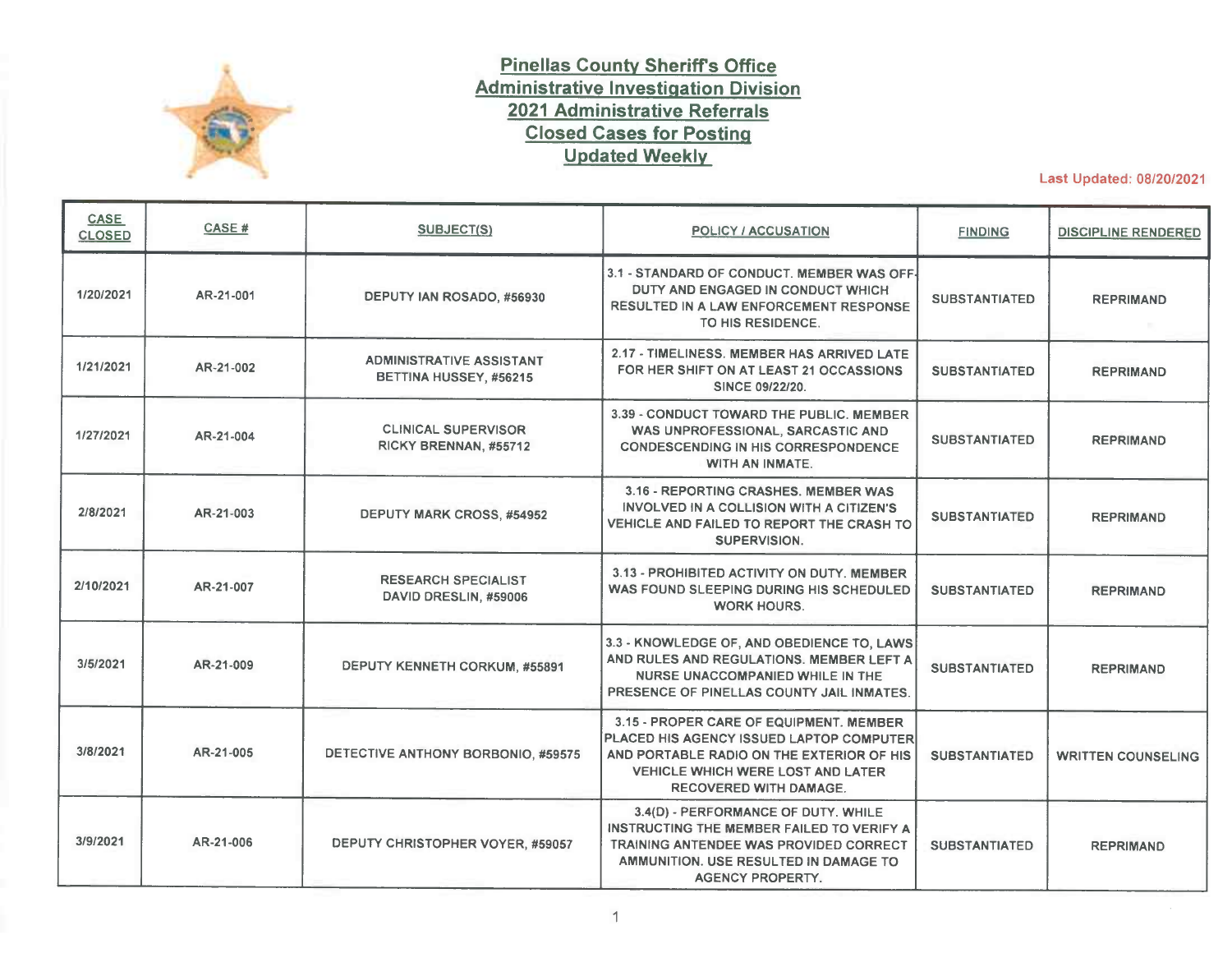| CASE<br><b>CLOSED</b> | <b>CASE#</b> | SUBJECT(S)                                                            | <b>POLICY / ACCUSATION</b>                                                                                                                                 | <b>FINDING</b>       | <b>DISCIPLINE RENDERED</b> |
|-----------------------|--------------|-----------------------------------------------------------------------|------------------------------------------------------------------------------------------------------------------------------------------------------------|----------------------|----------------------------|
| 3/9/2021              | AR-21-008    | <b>CHILD PROTECTION INVESTIGATOR</b><br>NICOLE STANLEY, #60105        | 3.4(D) - PERFORMANCE OF DUTY. MEMBER<br><b>FAILED TO COMPLETE CASE RELATED</b><br><b>DOCUMENTATION WITHIN TIMEFRAMES</b><br><b>ESTABLISHED BY POLICY.</b>  | <b>SUBSTANTIATED</b> | <b>REPRIMAND</b>           |
| 3/12/2021             | AR-21-010    | <b>FAMILY SUPPORT SERVICES WORKER</b><br>DEANNA HOBSON, #60178        | 3.3 - KNOWLEDGE OF, AND OBEDIENCE TO, LAWS<br>AND RULES AND REGULATIONS. MEMBER<br>CONDUCTED AN UNAUTHORIZED COMPUTER<br>INQUIRY.                          | <b>SUBSTANTIATED</b> | <b>WRITTEN COUNSELING</b>  |
| 3/15/2021             | AR-21-016    | <b>CORPORAL GILBERTO PEREZ, #57156</b>                                | 3.3 - KNOWLEDGE OF, AND OBEDIENCE TO, LAWS<br>AND RULES AND REGULATIONS. MEMBER<br><b>ACCIDENTALLY DISCHARGED HIS ELECTRONIC</b><br><b>CONTROL WEAPON.</b> | <b>SUBSTANTIATED</b> | <b>WRITTEN COUNSELING</b>  |
| 3/22/2021             | AR-21-015    | DEPUTY JOSEPH ROBINSON, #58520                                        | 2.17 - TIMELINESS, MEMBER HAS ARRIVED LATE<br>FOR HIS SHIFT ON SIX OCCASIONS SINCE 10/15/20                                                                | <b>SUBSTANTIATED</b> | <b>REPRIMAND</b>           |
| 3/25/2021             | AR-21-014    | DEPUTY JAMES WILHELM, #56466                                          | 3.3 - KNOWLEDGE OF, AND OBEDIENCE TO, LAWS<br>AND RULES AND REGULATIONS. MEMBER<br><b>ACCIDENTALLY DISCHARGED HIS ELECTRONIC</b><br><b>CONTROL WEAPON.</b> | <b>SUBSTANTIATED</b> | <b>WRITTEN COUNSELING</b>  |
| 3/26/2021             | AR-21-013    | LICENSED PRACTICAL NURSE<br>JANIS MCKIEL, #59672                      | 3.4(D) - PERFORMANCE OF DUTY. MEMBER<br>FAILED TO RESPOND TO AN INMATE MEDICAL<br><b>COMPLAINT REPORTED BY A DETENTION</b><br>DEPUTY.                      | <b>SUBSTANTIATED</b> | <b>REPRIMAND</b>           |
| 3/29/2021             | AR-21-017    | <b>CORPORAL SHAWN BRINSON, #58505</b><br>DEPUTY EUGENE SNITKO, #58643 | 3.31(D) - FAILING TO SUBMIT PROPERLY WRITTEN<br>REPORTS. MEMBERS FAILED TO DOCUMENT<br>THEIR INVOLVEMENT IN AN INCIDENT WITH AN<br><b>INMATE.</b>          | <b>SUBSTANTIATED</b> | <b>REPRIMAND</b>           |
| 3/31/2021             | AR-21-018    | DETECTIVE DENNIS CURTIN, #58373                                       | 3.15 - PROPER CARE OF EQUIPMENT. MEMBER<br><b>LOST HIS AGENCY ISSUED ELECTRONIC</b><br><b>CONTROL WEAPON.</b>                                              | <b>SUBSTANTIATED</b> | <b>WRITTEN COUNSELING</b>  |
| 4/1/2021              | AR-21-012    | <b>LICENSED PRACTICAL NURSE</b><br>REGINALD JOSEPH, #58131            | 3.4(D) - PERFORMANCE OF DUTY. MEMBER<br><b>FAILED TO FOLLOW ESTABLISHED PROCEDURES</b><br>WHILE ADDRESSING A PATIENT'S MEDICAL<br><b>COMPLAINT.</b>        | <b>SUBSTANTIATED</b> | <b>WRITTEN COUNSELING</b>  |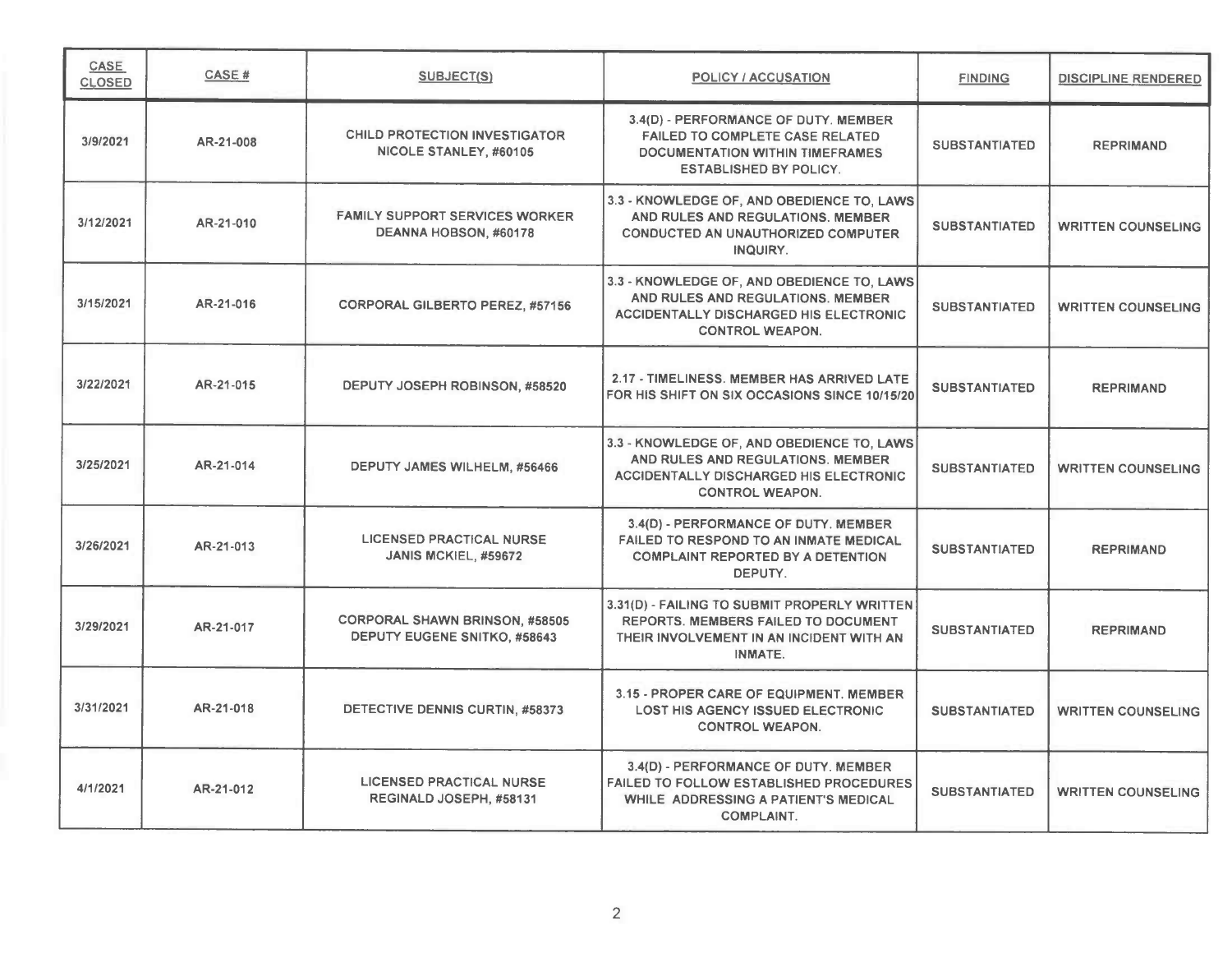| CASE<br><b>CLOSED</b> | CASE#     | SUBJECT(S)                                                                    | <b>POLICY / ACCUSATION</b>                                                                                                                                                                 | <b>FINDING</b>       | <b>DISCIPLINE RENDERED</b> |
|-----------------------|-----------|-------------------------------------------------------------------------------|--------------------------------------------------------------------------------------------------------------------------------------------------------------------------------------------|----------------------|----------------------------|
| 4/29/2021             | AR-21-023 | <b>CORPORAL THOMAS CASSIDY, #58636</b><br>DEPUTY HUNTER STOUT, #60156         | 3.4(D) - PERFORMANCE OF DUTY. MEMBERS DID<br>NOT AUTHOR A WRITTEN REPORT OR NOTIFY.<br><b>CHAIN OF COMMAND OF INMATE FIGHT.</b>                                                            | <b>SUBSTANTIATED</b> | <b>REPRIMAND</b>           |
| 5/3/2021              | AR-21-019 | <b>LICENSED PRACTICAL NURSE</b><br>ALANNA SPINACI, #60378                     | 3.39 - CONDUCT TOWARD THE PUBLIC, MEMBER<br>ENGAGED IN A VERBAL ARGUMENT WITH AN<br>INMATE AND CALLED THE INMATE A PROFANE<br>NAME.                                                        | <b>SUBSTANTIATED</b> | <b>WRITTEN COUNSELING</b>  |
| 5/3/2021              | AR-21-022 | DEPUTY HERBERT PORRATA, #60304                                                | 3.3 - KNOWLEDGE OF, AND OBEDIENCE TO, LAWS<br>AND RULES AND REGULATIONS, MEMBER<br><b>ACCIDENTALLY DISCHARGED HIS ELECTRONIC</b><br><b>CONTROL WEAPON.</b>                                 | <b>SUBSTANTIATED</b> | <b>WRITTEN COUNSELING</b>  |
| 5/13/2021             | AR-21-011 | <b>LICENSED PRACTICAL NURSE</b><br>JANE DESANTO, #56255                       | 3.4(D) - PERFORMANCE OF DUTY. MEMBER<br>ALLOWED AN INMATE COMPLAINANING OF A<br><b>MEDICAL CONCERN TO REMAIN IN THEIR</b><br><b>CURRENT HOUSING.</b>                                       | <b>SUBSTANTIATED</b> | <b>WRITTEN COUNSELING</b>  |
| 5/14/2021             | AR-21-020 | SERGEANT JAMES ARNTZ, #55450                                                  | 3.31(F) - FAILURE TO PROPERLY SUPERVISE.<br>MEMBER FAILED TO PROPERLY SUPERVISE A<br>SUBORDINATE MEMBER WHO ENGAGED IN THE<br>PURSUIT OF A VEHICLE.                                        | <b>SUBSTANTIATED</b> | <b>REPRIMAND</b>           |
| 5/17/2021             | AR-21-025 | <b>DEPUTY CARLOS PURCHADES, #60154</b>                                        | 3.15 - PROPER CARE OF EQUIPMENT. MEMBER<br>FAILED TO SECURE HIS PERSONALLY OWNED<br>VEHICLE, RESULTING IN THE THEFT OF HIS<br><b>AGENCY CREDENTIALS.</b>                                   | <b>SUBSTANTIATED</b> | <b>WRITTEN COUNSELING</b>  |
| 5/25/2021             | AR-21-021 | DEPUTY JONATHAN MCMANIS, #56128                                               | 3.1 - STANDARD OF CONDUCT. MEMBER MADE<br><b>INAPPROPRIATE COMMENTS WHILE ATTENDING</b><br><b>TRAINING.</b>                                                                                | <b>SUBSTANTIATED</b> | <b>REPRIMAND</b>           |
| 6/1/2021              | AR-21-028 | SERGEANT JAMES BRUECHNER, #54400                                              | 3.31(F) - FAILURE TO PROPERLY SUPERVISE.<br>MEMBER FAILED TO PROPERLY SUPERVISE A<br>SUBORDINATE MEMBER, WHICH RESULTED IN A<br><b>CRIMINAL INVESTIGATION BEING HANDLED</b><br>IMPROPERLY. | <b>SUBSTANTIATED</b> | <b>REPRIMAND</b>           |
| 6/2/2021              | AR-21-029 | <b>JUVENILE ELECTRONIC MONITORING</b><br><b>SPECIALIST PAUL HICKS, #56223</b> | 3.4(D) - PERFORMANCE OF DUTY. MEMBER WAS<br>SARCASTIC AND DEFIANT TOWARD AN<br>ASSISTANT STATE ATTORNEY DURING TRIAL<br>PREPARATIONS.                                                      | <b>SUBSTANTIATED</b> | <b>WRITTEN COUNSELING</b>  |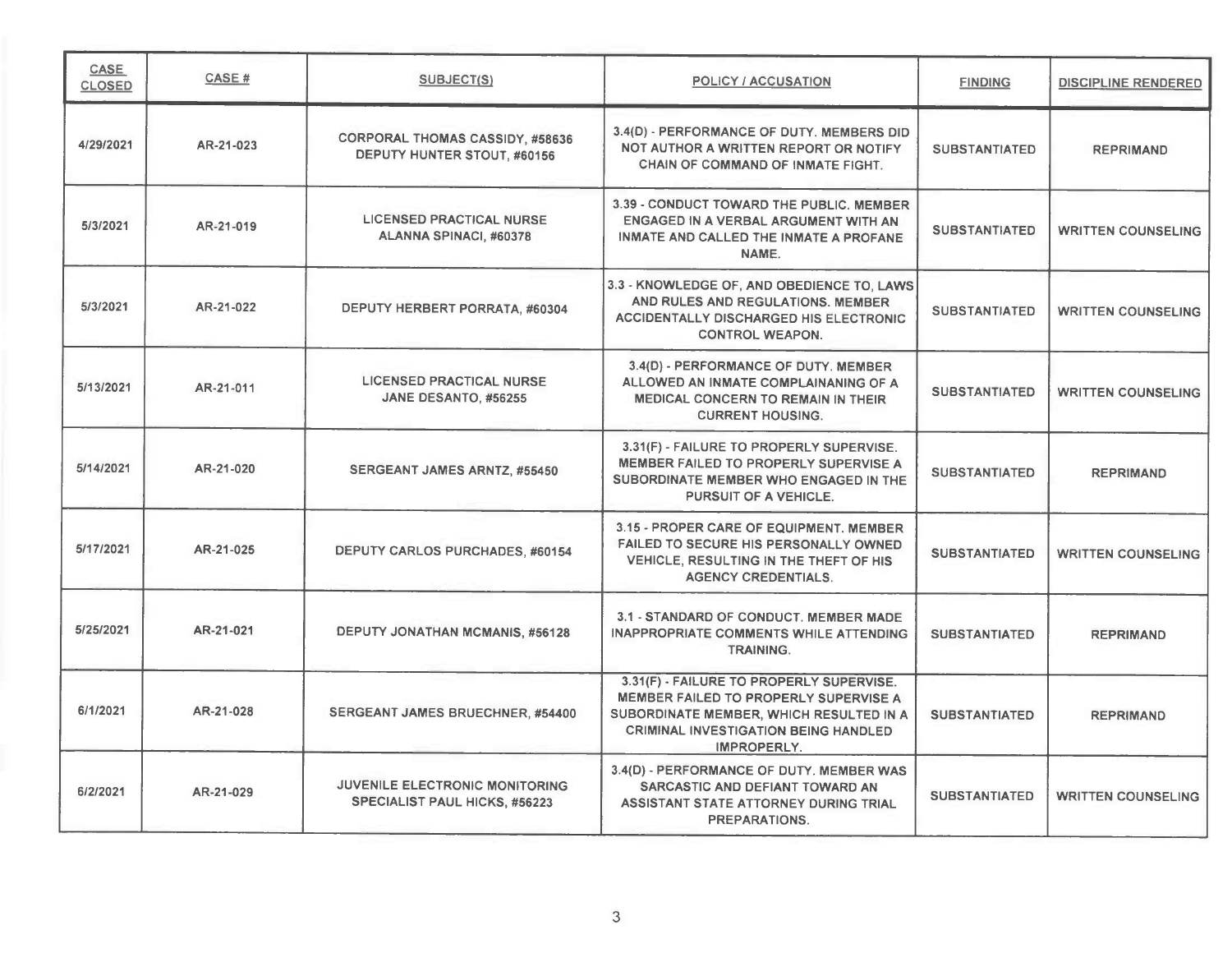| <b>CASE</b><br><b>CLOSED</b> | <b>CASE#</b> | <b>SUBJECT(S)</b>                                                    | <b>POLICY / ACCUSATION</b>                                                                                                                                             | <b>FINDING</b>       | <b>DISCIPLINE RENDERED</b> |
|------------------------------|--------------|----------------------------------------------------------------------|------------------------------------------------------------------------------------------------------------------------------------------------------------------------|----------------------|----------------------------|
| 6/2/2021                     | AR-21-030    | <b>CORPORAL KEVIN FEY, #58326</b>                                    | 3.3 - KNOWLEDGE OF, AND OBEDIENCE TO, LAWS<br>AND RULES AND REGULATIONS. MEMBER<br><b>ACCIDENTALLY DISCHARGED HIS ELECTRONIC</b><br><b>CONTROL WEAPON.</b>             | <b>SUBSTANTIATED</b> | <b>WRITTEN COUNSELING</b>  |
| 6/4/2021                     | AR-21-024    | DEPUTY NICHOLAS VEGA, #59647                                         | 3.15 - PROPER CARE OF EQUIPMENT. MEMBER<br>LEFT HIS AGENCY ISSUED RIFLE UNSECURED IN<br>THE PASSENGER COMPARTMENT OF HIS<br><b>VEHICLE, WHICH WAS UNLOCKED.</b>        | <b>SUBSTANTIATED</b> | <b>REPRIMAND</b>           |
| 6/8/2021                     | AR-21-027    | <b>PROBATION SUPERVISOR</b><br><b>DESIREE BRITT-ANDERSON, #57446</b> | 3.4(D) - PERFORMANCE OF DUTY. MEMBER<br>FAILED TO TAKE FOLLOW-UP ACTION OR NOTIFY<br>HER SUPERVISION OF AN OVERSIGHT ERROR<br>DISCOVERED DURING A CASE AUDIT.          | <b>SUBSTANTIATED</b> | <b>REPRIMAND</b>           |
| 6/1/2021                     | AR-21-026    | DEPUTY CLAY SAUNDERS, #55790                                         | 3.19 - CARE, CUSTODY, AND CONTROL OF<br>PROPERTY / EVIDENCE, MEMBER FAILED TO<br><b>PROPERLY SUBMIT EVIDENCE COLLECTED</b><br>DURING A VEHICLE BURGLARY INVESTIGATION. | <b>SUBSTANTIATED</b> | <b>WRITTEN COUNSELING</b>  |
| 6/21/2021                    | AR-21-031    | DEPUTY BRIAN BEELER, #59216                                          | 3.15 - PROPER CARE OF EQUIPMENT. MEMBER<br>LOST HIS AGENCY CREDENTIALS AND BUILDING<br><b>ACCESS CARD.</b>                                                             | <b>UNFOUNDED</b>     | N/A                        |
| 6/25/2021                    | AR-21-033    | DEPUTY CATHERINE FEDELE, #59038                                      | 3.3 - KNOWLEDGE OF, AND OBEDIENCE TO, LAWS<br>AND RULES AND REGULATIONS. MEMBER<br>ACCIDENTALLY DISCHARGED HER ELECTRONIC<br><b>CONTROL WEAPON.</b>                    | <b>SUBSTANTIATED</b> | <b>WRITTEN COUNSELING</b>  |
| 6/25/2021                    | AR-21-036    | DEPUTY STEPHANIE MANN, #56187                                        | 3.39 - CONDUCT TOWARD THE PUBLIC. MEMBER<br>BEGAN AN UNWANTED, PERSONAL<br><b>CONVERSATION WITH AN INMATE.</b>                                                         | <b>SUBSTANTIATED</b> | <b>REPRIMAND</b>           |
| 6/29/2021                    | AR-21-035    | MEDICAL DIRECTOR KEVIN KYLE, #58893                                  | 3.1 - STANDARD OF CONDUCT. MEMBER WAS<br>RUDE AND CONDESCENDING TOWARD AN<br><b>APPLICANT.</b>                                                                         | <b>SUBSTANTIATED</b> | <b>REPRIMAND</b>           |
| 7/7/2021                     | AR-21-032    | <b>INMATE RECORDS SPECIALIST III</b><br>MARLIN RIVERA-PEREZ, #59262  | 3.4(D) - PERFORMANCE OF DUTY. MEMBER<br><b>FAILED TO VERIFY A COURT ORDERED</b><br><b>CUSTODIAN WAS PRESENT PRIOR TO THE</b><br><b>RELEASE OF AN INMATE.</b>           | <b>SUBSTANTIATED</b> | <b>REPRIMAND</b>           |